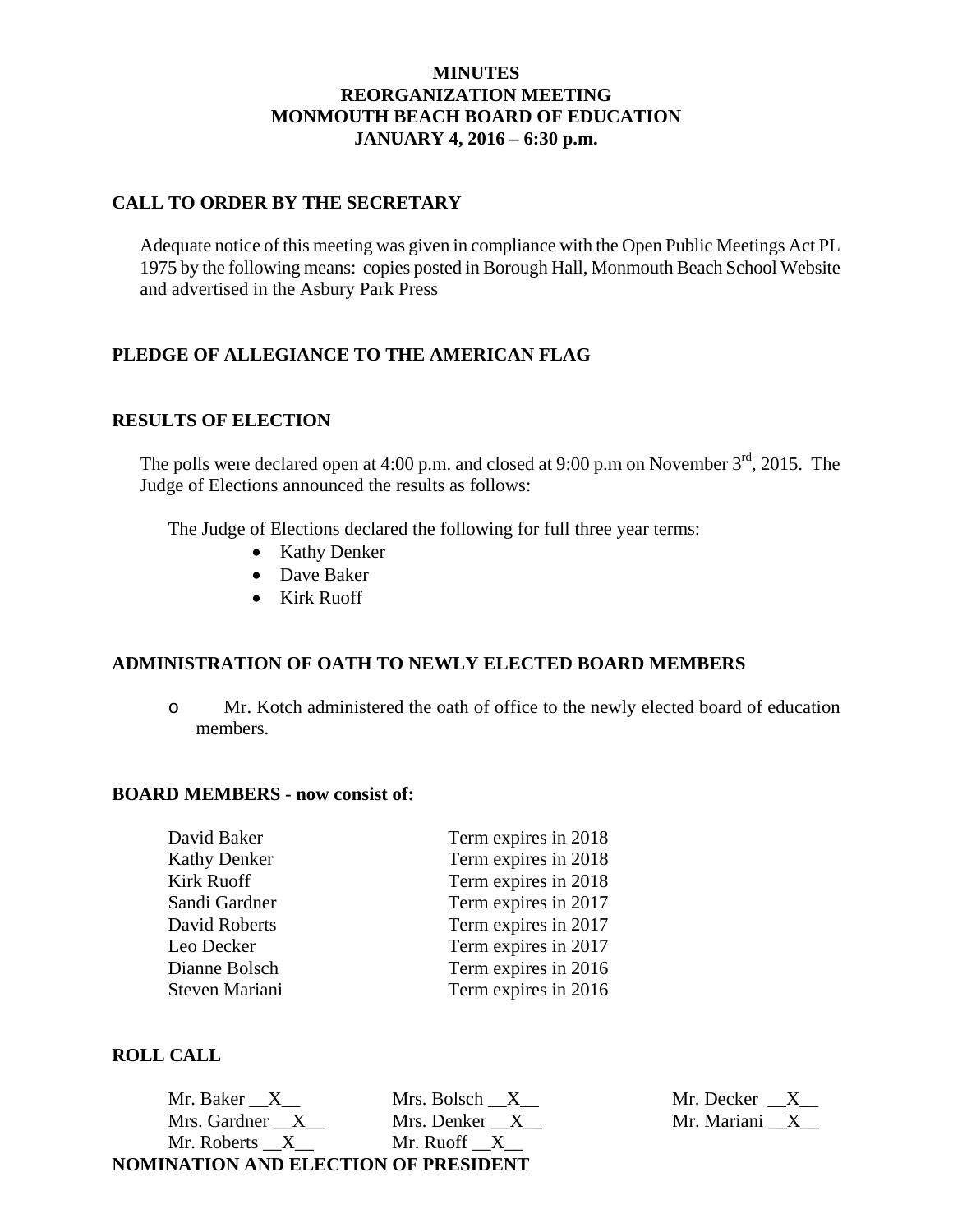The Board Secretary called for nominations for President:

Mr. Mariani nominated Mr. Ruoff for President of the Board of Education and Mr. Baker seconded the motion.

Mr. Ruoff was elected President of the Board of Education by the following roll call vote:

| Mr. Baker X    | Mrs. Bolsch X | Mr. Decker $\_\ X$ |
|----------------|---------------|--------------------|
| Mrs. Gardner X | Mrs. Denker X | Mr. Mariani X      |
| Mr. Roberts X  | Mr. Ruoff X   |                    |

## **NOMINATION AND ELECTION OF VICE PRESIDENT**

The President called for nominations of Vice-President.

Mr. Roberts nominated Mrs. Gardner for Vice President of the Board of Education and Mr. Baker seconded the motion.

Mrs. Gardner was elected Vice-President of the Board of Education by the following roll call vote:

| Mr. Baker X    | Mrs. Bolsch X | Mr. Decker X  |
|----------------|---------------|---------------|
| Mrs. Gardner X | Mrs. Denker X | Mr. Mariani X |
| Mr. Roberts X  | Mr. Ruoff X   |               |

# **APPOINTMENT OF BOARD SECRETARY**

Mr. Ruoff moved seconded by Mr. Roberts to approve the following:

BE IT RESOLVED to appoint Dennis Kotch as Business Administrator/Board Secretary

Yes: Mr. Baker, Mrs. Gardner, Mr. Roberts, Mrs. Bolsch, Mrs. Denker, Mr. Ruoff, Mr. Decker, Mr. Mariani

## **PARLIAMENTARY PROCEDURES**

Mr. Ruoff moved seconded by Mr. Roberts to approve the following:

BE IT RESOLVED to adopt Roberts Rules of Order as the official parliamentary procedure manual to be used to conduct meetings and appoint the board secretary and board attorney to act as the parliamentarians for the calendar year 2016.

Yes: Mr. Baker, Mrs. Gardner, Mr. Roberts, Mrs. Bolsch, Mrs. Denker, Mr. Ruoff, Mr. Decker, Mr. Mariani

## **APPOINTMENT OF SCHOOL FUNDS INVESTOR**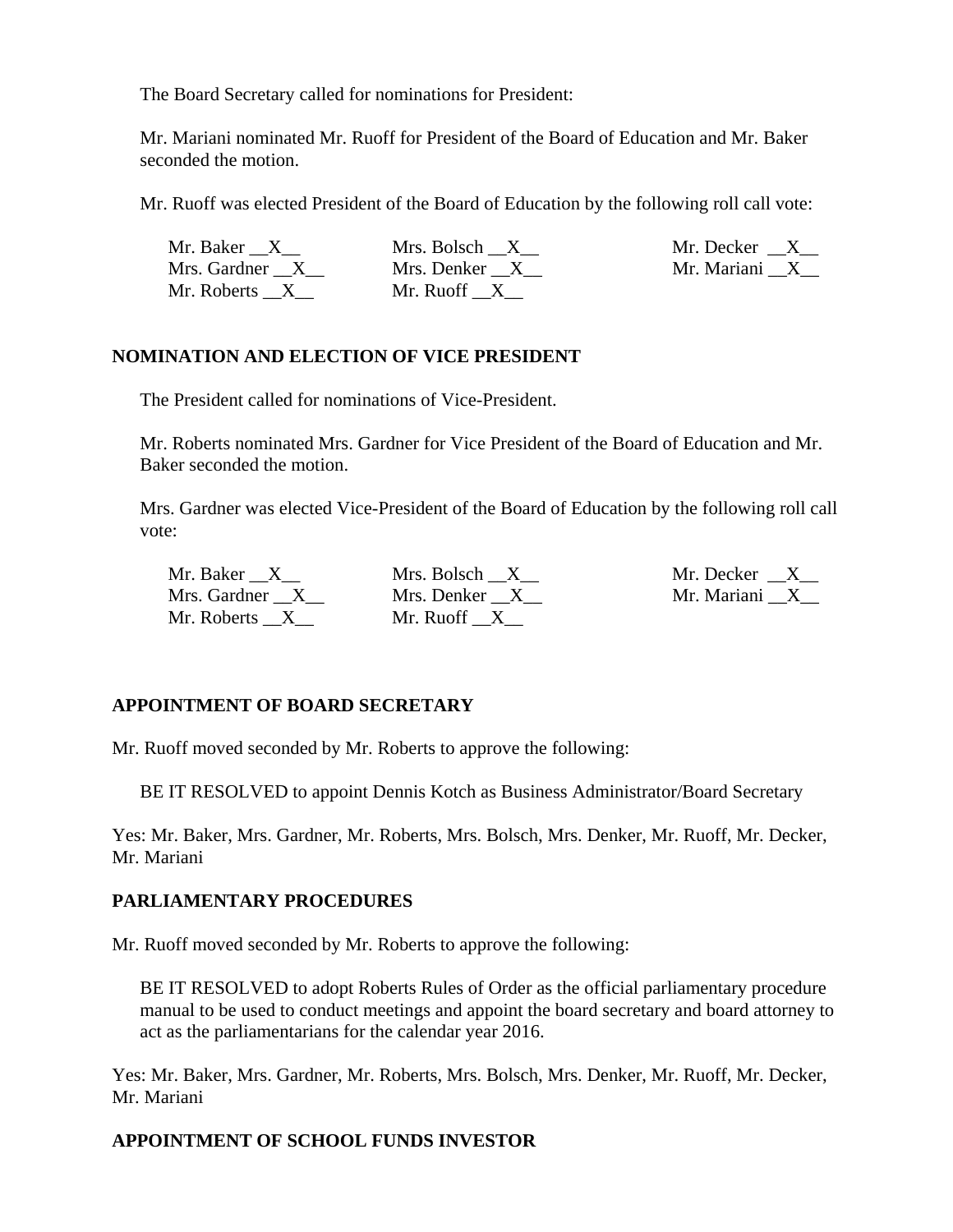Mr. Ruoff moved seconded by Mr. Roberts to approve the following:

BE IT RESOLVED to appoint the Business Administrator/Board Secretary as the School Funds Investor

Yes: Mr. Baker, Mrs. Gardner, Mr. Roberts, Mrs. Bolsch, Mrs. Denker, Mr. Ruoff, Mr. Decker, Mr. Mariani

### **APPOINTMENT OF TREASURER OF SCHOOL FUNDS**

Mr. Ruoff moved seconded by Mr. Roberts to approve the following:

BE IT RESOLVED to appoint James Cunniff as Treasurer of School Funds

Yes: Mr. Baker, Mrs. Gardner, Mr. Roberts, Mrs. Bolsch, Mrs. Denker, Mr. Ruoff, Mr. Decker, Mr. Mariani

### **SET TIME AND DATES OF REGULAR BOARD MEETINGS –**

Mr. Ruoff moved seconded by Mr. Roberts to approve the following:

BE IT RESOLVED to set the following dates for board meetings which will begin at 7:30 p.m: -

| January 21   | Third Thursday         |
|--------------|------------------------|
| February 18  | Third Thursday         |
| March 17     | Third Thursday         |
| April 21     | Third Thursday         |
| May 19       | Third Thursday         |
| June 16      | Third Thursday         |
| July 21      | Third Thursday         |
| August 18    | Third Thursday         |
| September 15 | Third Thursday         |
| October 20   | Third Thursday         |
| November 10  | <b>Second Thursday</b> |
| December 8   | Second Thursday        |

Circumstances may force the rescheduling or addition of meetings. In such cases, notice will be given as provided in the Open Public Meetings Act

Yes: Mr. Baker, Mrs. Gardner, Mr. Roberts, Mrs. Bolsch, Mrs. Denker, Mr. Ruoff, Mr. Decker, Mr. Mariani

#### **DESIGNATION OF BANK AS OFFICIAL DEPOSITORY FOR SCHOOL FUNDS**

Mr. Ruoff moved seconded by Mr. Roberts to approve the following: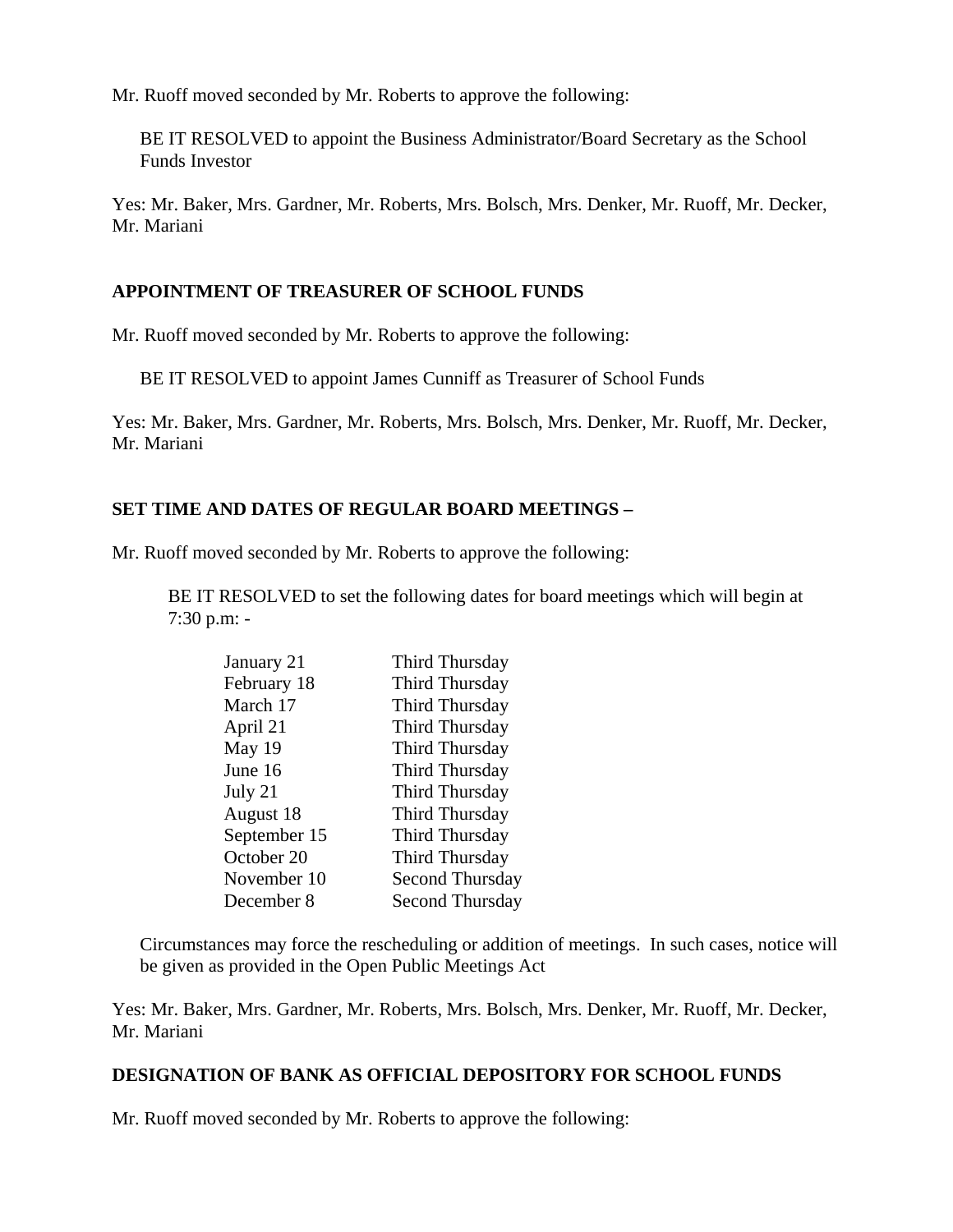BE IT RESOLVED to appoint Investors Bank as official depository

Yes: Mr. Baker, Mrs. Gardner, Mr. Roberts, Mrs. Bolsch, Mrs. Denker, Mr. Ruoff, Mr. Decker, Mr. Mariani

### **AUTHORIZATION OF PERSONS TO SIGN CHECKS**

Mr. Ruoff moved seconded by Mr. Roberts to approve the following:

BE IT RESOLVED to appoint the following persons to sign checks:

General Fund: President or Vice President, Business Administrator and Treasurer

Agency, Petty Cash and Student Activity: Superintendent and Business Administrator

Payroll:

Treasurer or Superintendent and Business Administrator

Yes: Mr. Baker, Mrs. Gardner, Mr. Roberts, Mrs. Bolsch, Mrs. Denker, Mr. Ruoff, Mr. Decker, Mr. Mariani

### **PETTY CASH FUNDS**

Mr. Ruoff moved seconded by Mr. Roberts to approve the following:

BE IT RESOLVED to set up two petty cash funds for the calendar year 2016 as follows:

 Board of Education \$1,000 School Office \$ 100

Yes: Mr. Baker, Mrs. Gardner, Mr. Roberts, Mrs. Bolsch, Mrs. Denker, Mr. Ruoff, Mr. Decker, Mr. Mariani

## **APPOINTMENT OF MEDICAL INSPECTOR**

Mr. Ruoff moved seconded by Mr. Roberts to approve the following:

BE IT RESOLVED to appoint Dr. Morgan as medical inspector for the calendar year 2016 currently for a stipend of \$4,000

Yes: Mr. Baker, Mrs. Gardner, Mr. Roberts, Mrs. Bolsch, Mrs. Denker, Mr. Ruoff, Mr. Decker, Mr. Mariani

## **APPOINTMENT OF ATTORNEY**

Mr. Ruoff moved seconded by Mr. Roberts to approve the following:

WHEREAS, there exists a need for legal services and to hire an attorney; and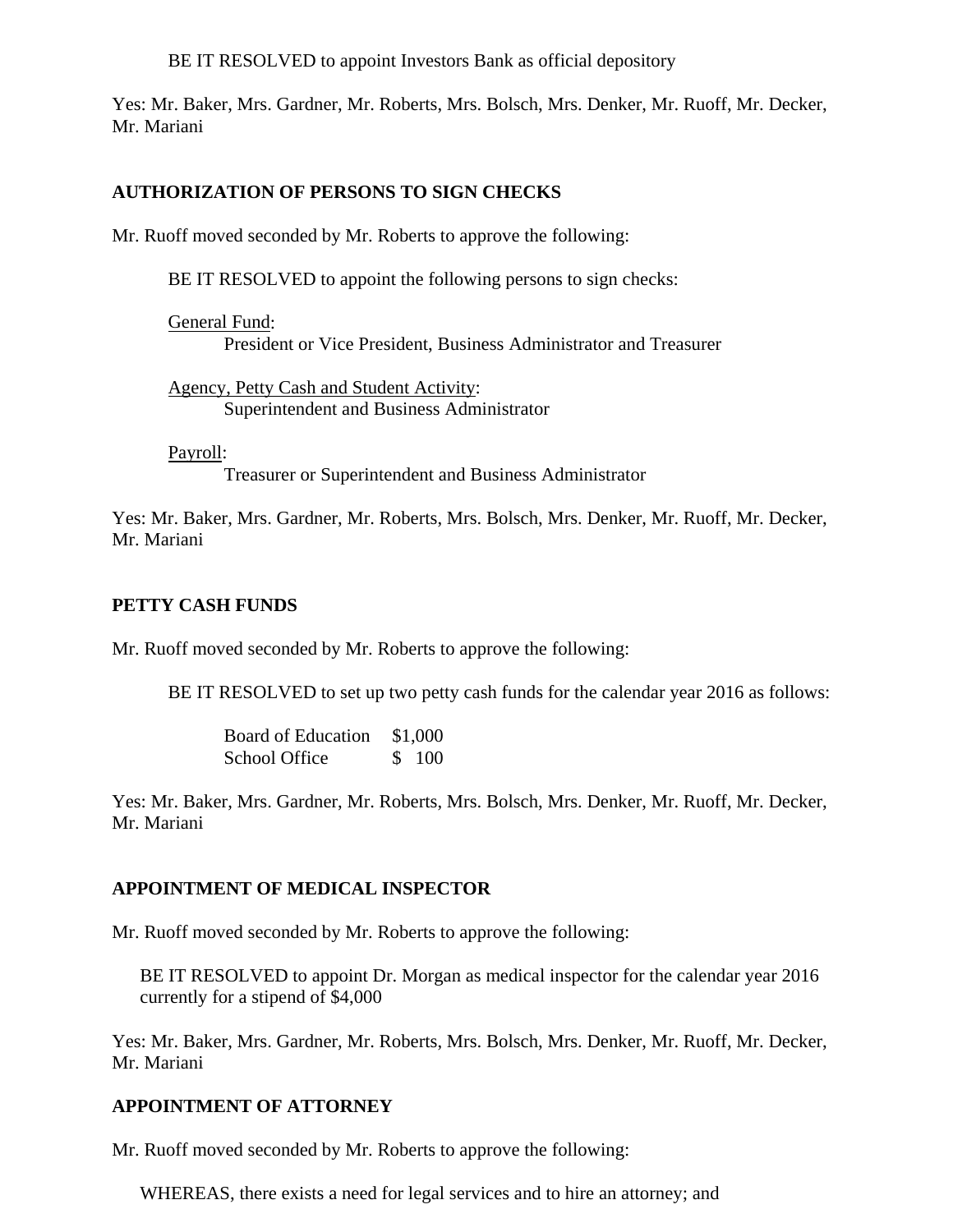WHEREAS, such legal services can be provided only by a licensed attorney and the firm of Kenny, Gross, Kovats, Campbell and Parton of Red Bank is so recognized as such a firm; and

WHEREAS, funds are or will be available for this purpose at an hourly rate of \$145.

## BE IT RESOLVED BY THE MONMOUTH BEACH that:

- 1. The legal firm of Kenny, Gross, Kovats, Campbell and Parton, namely Douglas Kovats, of Red Bank is hereby retained to provide auditing services necessary in conjunction
- 2. The contract is awarded without competitive bidding as a "Professional Service" in accordance with the Public School Contracts Law, NJSA 18A:18A(a)(1), because it is for services performed by persons authorized by law to practice a recognized profession.
- 3. The anticipated term of this contract is 1 year.
- 4. Kenny, Gross, Kovats, Campbell and Parton of Red Bank has completed and submitted a Business Entity Disclosure Certification.
- 5. A copy of this resolution as well as the contract shall be placed on file with the Secretary of the Board.

Yes: Mr. Baker, Mrs. Gardner, Mr. Roberts, Mrs. Bolsch, Mrs. Denker, Mr. Ruoff, Mr. Decker, Mr. Mariani

## **APPOINTMENT OF ARCHITECT**

Mr. Ruoff moved seconded by Mr. Roberts to approve the following:

WHEREAS, there exists a need for architectural services and to hire an architect; and

WHEREAS, such services can be provided only by a licensed architect and the firm of Kellenyi, Johnson & Wagner, and Eric Wagner of Red Bank is so recognized as such a firm; and

WHEREAS, funds are or will be available for this current projects that are to be completed

BE IT RESOLVED BY THE MONMOUTH BEACH BOARD that:

- 1. The architectural services of the firm Kellenyi, Johnson & Wagner, and Eric Wagner, of Red Bank is hereby retained to provide architectural services necessary in conjunction with existing projects at a contract cost of \$140 per hour
- 2. The contract is awarded without competitive bidding as a "Professional Service" in accordance with the Public School Contracts Law, NJSA 18A:18A(a)(1), because it is for services performed by persons authorized by law to practice a recognized profession.
- 3. The anticipated term of this contract is 1 year.
- 4. Kellenyi, Johnson & Wagner, and Eric Wagner, of Red Bank has completed and submitted a Business Entity Disclosure Certification.
- 5. A copy of this resolution as well as the contract shall be placed on file with the Secretary of the Board.

Yes: Mr. Baker, Mrs. Gardner, Mr. Roberts, Mrs. Bolsch, Mrs. Denker, Mr. Ruoff, Mr. Decker,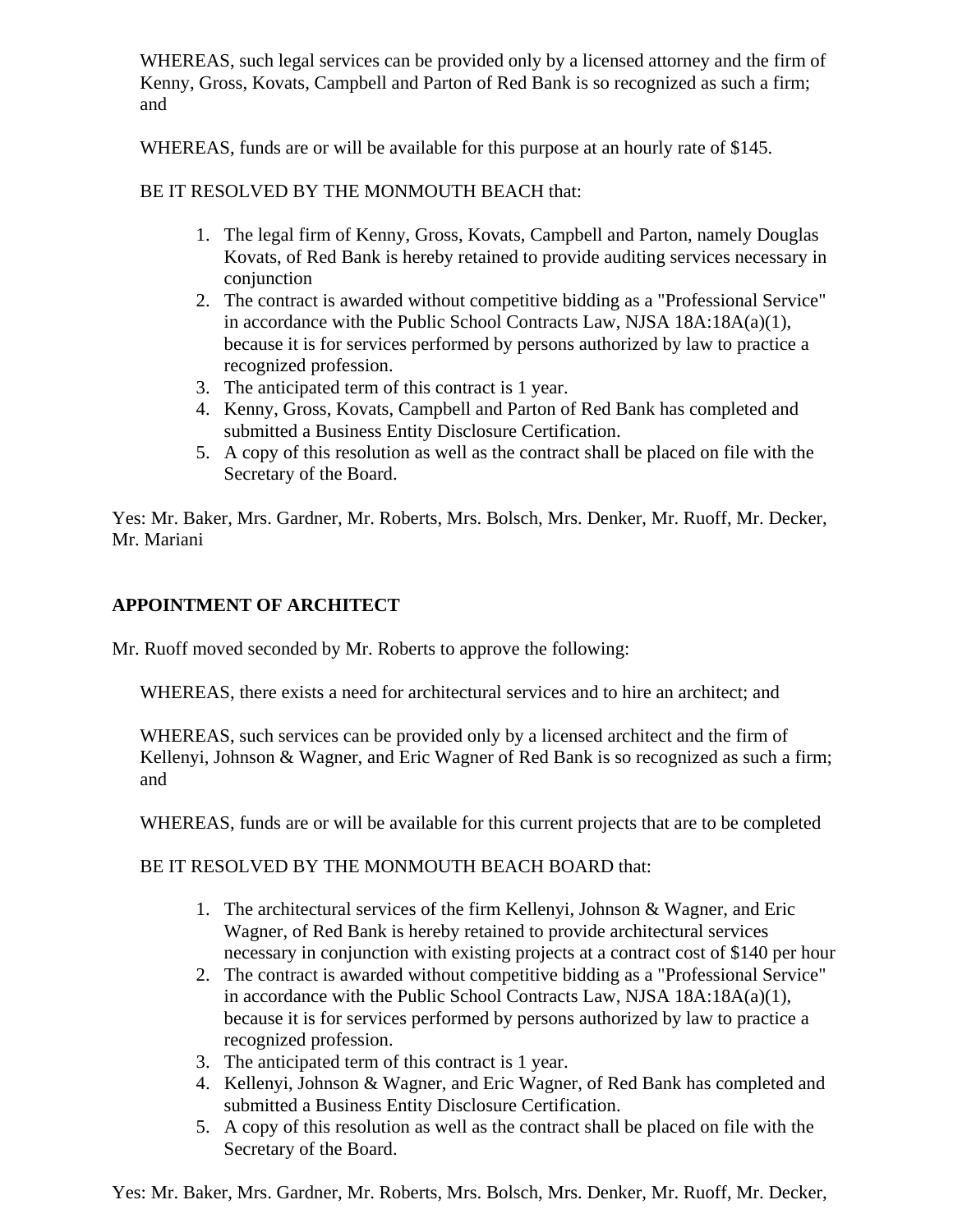# **APPOINT OF POLICY CONSULTANT**

Mr. Ruoff moved seconded by Mr. Roberts to approve the following:

WHEREAS, there exists a need for policy review services of the Monmouth Beach Board of Education.

WHEREAS, it has been determined that such policy review services are specialized in nature, require expertise in the field of policy review and can be provided only by someone with knowledge of policy and is not reasonably possible to describe the required services with written bid specifications, and

WHEREAS, funds are or will be available for this purpose in an amount not to exceed \$4,000.00.

NOW, THEREFORE BE IT RESOLVED, BY THE MONMOUTH BEACH BOARD OF EDUCATION IN THE COUNTY OF MONMOUTH, AS FOLLOWS:

- 1. The policy review services firm of Strauss Esmay Associates, Toms River, NJ 08753, is hereby retained to provide policy review services necessary.
- 2. This contract is awarded without competitive bidding as "Extraordinary Unspecifiable Services" in accordance with the Public School Contracts Law, N.J.S.A.18A:18A(a)(1) because it is for services performed by persons that cannot be reasonably described and bid.
- 3. A copy of this resolution as well as the contract shall be placed on file with the Secretary of the Board.

Yes: Mr. Baker, Mrs. Gardner, Mr. Roberts, Mrs. Bolsch, Mrs. Denker, Mr. Ruoff, Mr. Decker, Mr. Mariani

## **APPOINTMENT OF SPECIAL EDUCATION SERVICES**

Mr. Ruoff moved seconded by Mr. Roberts to approve the following:

BE IT RESOLVED to appoint the following vendors to provide services to students in our district:

 Patricia Dunphy – Physical Therapy Suzanne Shafritz - Occupational Therapy Tender Touch – Occupational Therapy

Yes: Mr. Baker, Mrs. Gardner, Mr. Roberts, Mrs. Bolsch, Mrs. Denker, Mr. Ruoff, Mr. Decker, Mr. Mariani

## **APPOINTMENT OF ASBESTOS MANAGER**

Mr. Ruoff moved seconded by Mr. Roberts to approve the following:

BE IT RESOLVED to appoint Robert Seidel as Asbestos Manager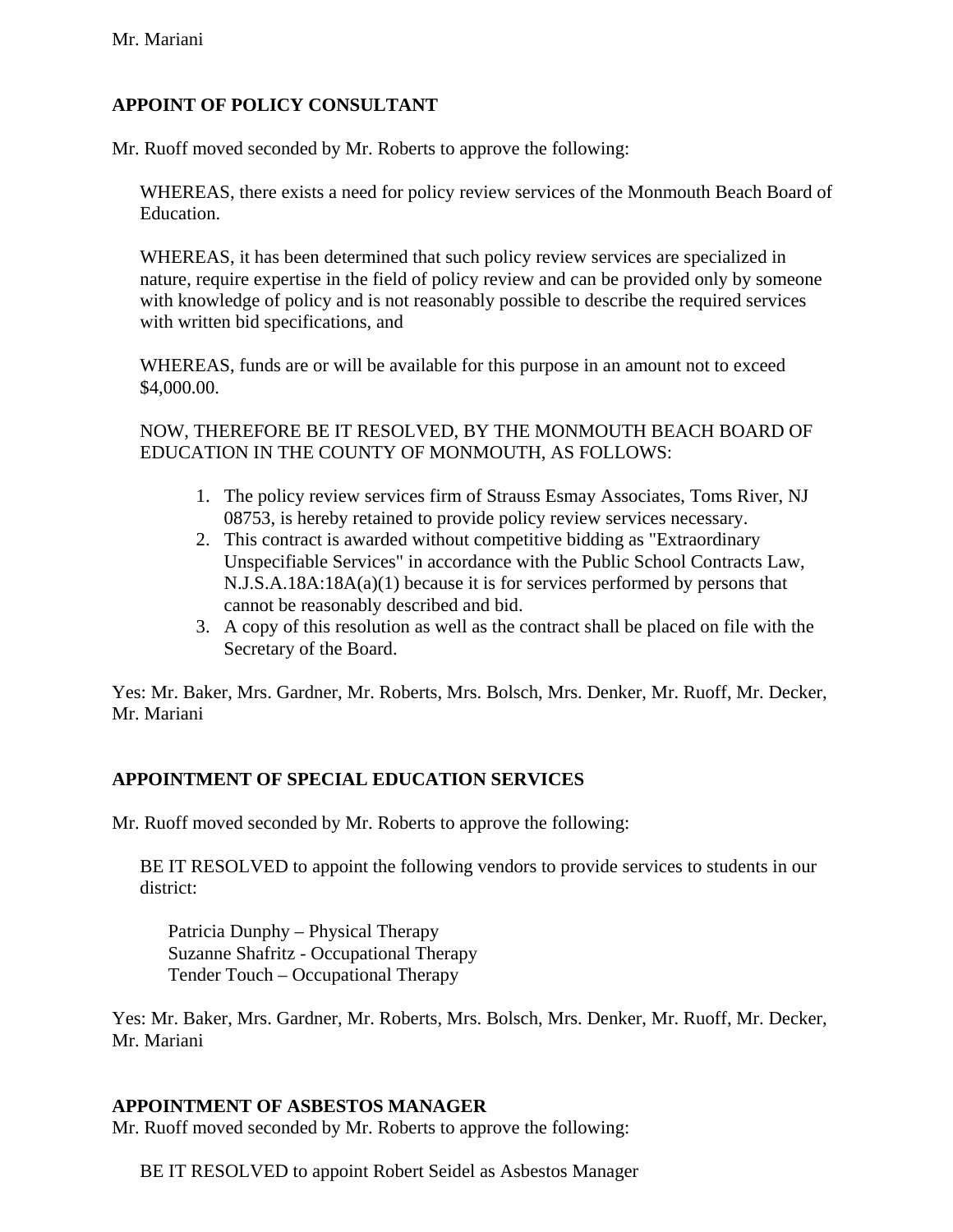Yes: Mr. Baker, Mrs. Gardner, Mr. Roberts, Mrs. Bolsch, Mrs. Denker, Mr. Ruoff, Mr. Decker, Mr. Mariani

## **APPOINTMENT OF PEST MANAGEMENT COORDINATOR**

Mr. Ruoff moved seconded by Mr. Roberts to approve the following:

BE IT RESOLVED to appoint Robert Seidel as Pest Management Coordinator

Yes: Mr. Baker, Mrs. Gardner, Mr. Roberts, Mrs. Bolsch, Mrs. Denker, Mr. Ruoff, Mr. Decker, Mr. Mariani

## **DESIGNATION OF NEWSPAPERS AND POSTING FOR PUBLIC MEETINGS ACT**

Mr. Ruoff moved seconded by Mr. Roberts to approve the following:

Asbury Park Press, Atlanticville, Link and Star Ledger, Monmouth Beach School, Monmouth Beach School Website

Yes: Mr. Baker, Mrs. Gardner, Mr. Roberts, Mrs. Bolsch, Mrs. Denker, Mr. Ruoff, Mr. Decker, Mr. Mariani

# **APPOINTMENT TO MONMOUTH EDUCATIONAL SERVICES COMMISSION**

Mr. Ruoff moved seconded by Mr. Roberts to approve the following:

BE IT RESOLVED to appoint Michael Ettore as representative to Monmouth County Educational Services Commission

Yes: Mr. Baker, Mrs. Gardner, Mr. Roberts, Mrs. Bolsch, Mrs. Denker, Mr. Ruoff, Mr. Decker, Mr. Mariani

# **ADOPT ALL PRESENT BOARD POLICIES AND BY LAWS**

Mr. Ruoff moved seconded by Mr. Roberts to approve the following:

BE IT RESOLVED to adopt all Policies and By Laws presently in effect.

Yes: Mr. Baker, Mrs. Gardner, Mr. Roberts, Mrs. Bolsch, Mrs. Denker, Mr. Ruoff, Mr. Decker, Mr. Mariani

# **ADOPT ALL PRESENT TEXTBOOKS AND CURRICULA**

Mr. Ruoff moved seconded by Mr. Roberts to approve the following:

BE IT RESOLVED to adopt all textbooks and the following Curriculum as follows:

#### **Guide Adoption or Revision Date**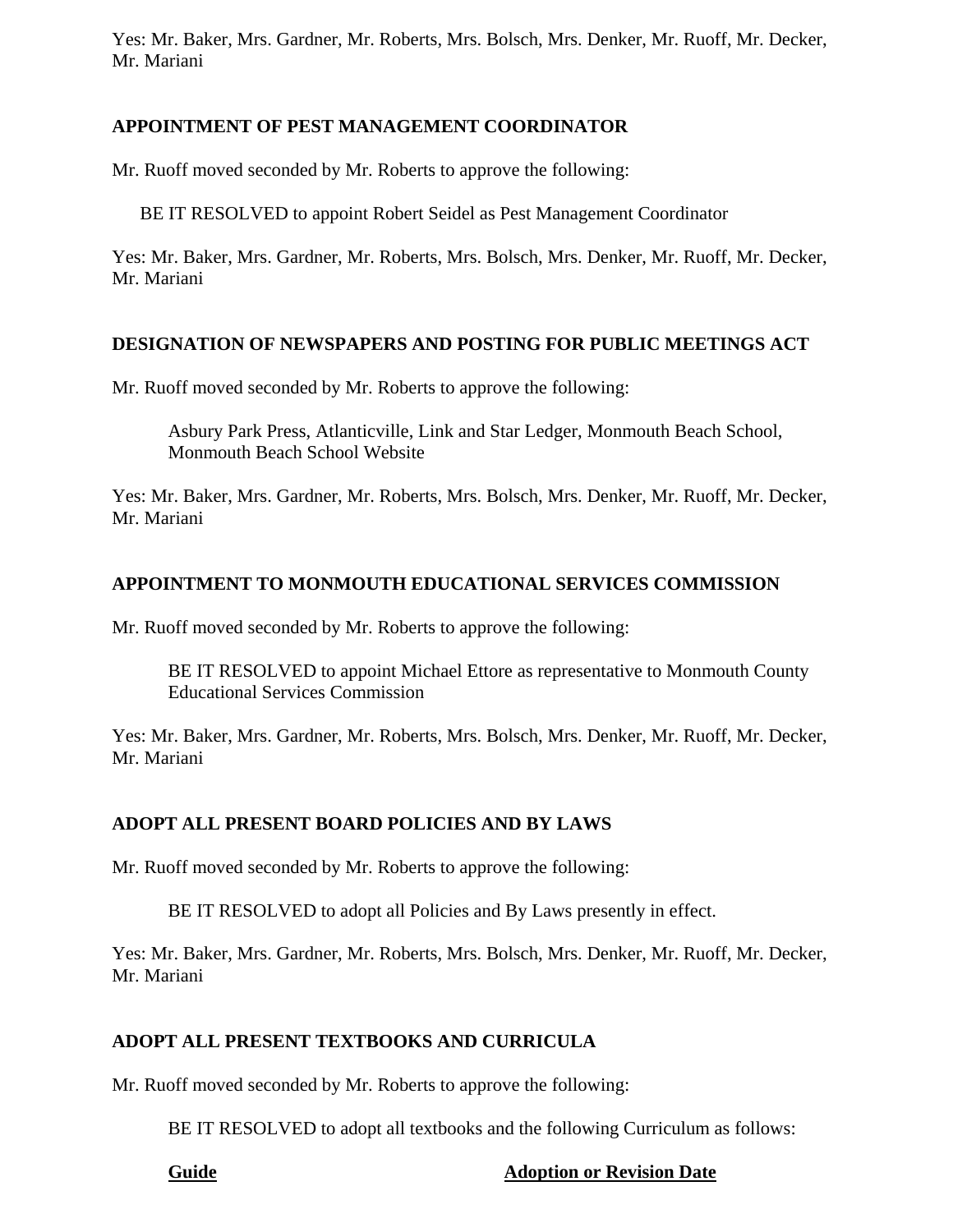| Career Ed. and Family & Life Skills | May 2015                                  |
|-------------------------------------|-------------------------------------------|
| <b>Computer Technology</b>          | October 2015 (K-8)                        |
| Gifted and Talented                 | October 2015 (K-8)                        |
| Health                              | October 2015 (K-8)                        |
| Language Arts Literacy              | September 2014 $(K-8)$                    |
| <b>Mathematics</b>                  | January 2015 (PK), September 2011 (K),    |
|                                     | December 2012 (3-6), September 2014 (6-8) |
| <b>Physical Education</b>           | June 2015 (K-8)                           |
| Art                                 | December $2012$ (K-8)                     |
| Music                               | December 2012 $(K-8)$                     |
| Science                             | January 2015 (PK), September 2011 (K-8)   |
| Word Language                       | December $2012$ (K-8)                     |
| Preschool - Creative Curriculum     |                                           |
| Guidance Plan and I & R S           | September 2013                            |

Yes: Mr. Baker, Mrs. Gardner, Mr. Roberts, Mrs. Bolsch, Mrs. Denker, Mr. Ruoff, Mr. Decker, Mr. Mariani

### **ADOPT UNIFORM MINIMUM CHART OF ACCOUNTS AND IMPLEMENT BUDGET FOR THE CALENDAR YEAR 2016 (HANDBOOK 2R2)**

Mr. Ruoff moved seconded by Mr. Roberts to approve the following:

BE IT RESOLVED to adopt the Uniform Minimum Chart of Accounts for New Jersey Public Schools and School District Budget for the calendar year 2016.

Yes: Mr. Baker, Mrs. Gardner, Mr. Roberts, Mrs. Bolsch, Mrs. Denker, Mr. Ruoff, Mr. Decker, Mr. Mariani

#### **APPOINT TAX SHELTER ANNUITY COMPANIES**

Mr. Ruoff moved seconded by Mr. Roberts to approve the following:

BE IT RESOLVED to appoint Equitable, Siracusa, Metlife, and Valic and as companies offering 403B plans to our district

Yes: Mr. Baker, Mrs. Gardner, Mr. Roberts, Mrs. Bolsch, Mrs. Denker, Mr. Ruoff, Mr. Decker, Mr. Mariani

#### **APPOINT AFFIRMATIVE ACTION OFFICER**

Mr. Ruoff moved seconded by Mr. Roberts to approve the following:

BE IT RESOLVED to appoint Peter Bruccoleri as Affirmative Action Officer

Yes: Mr. Baker, Mrs. Gardner, Mr. Roberts, Mrs. Bolsch, Mrs. Denker, Mr. Ruoff, Mr. Decker, Mr. Mariani

#### **APPOINT SUBSTANCE AWARENESS COORDINATOR**

Mr. Ruoff moved seconded by Mr. Roberts to approve the following: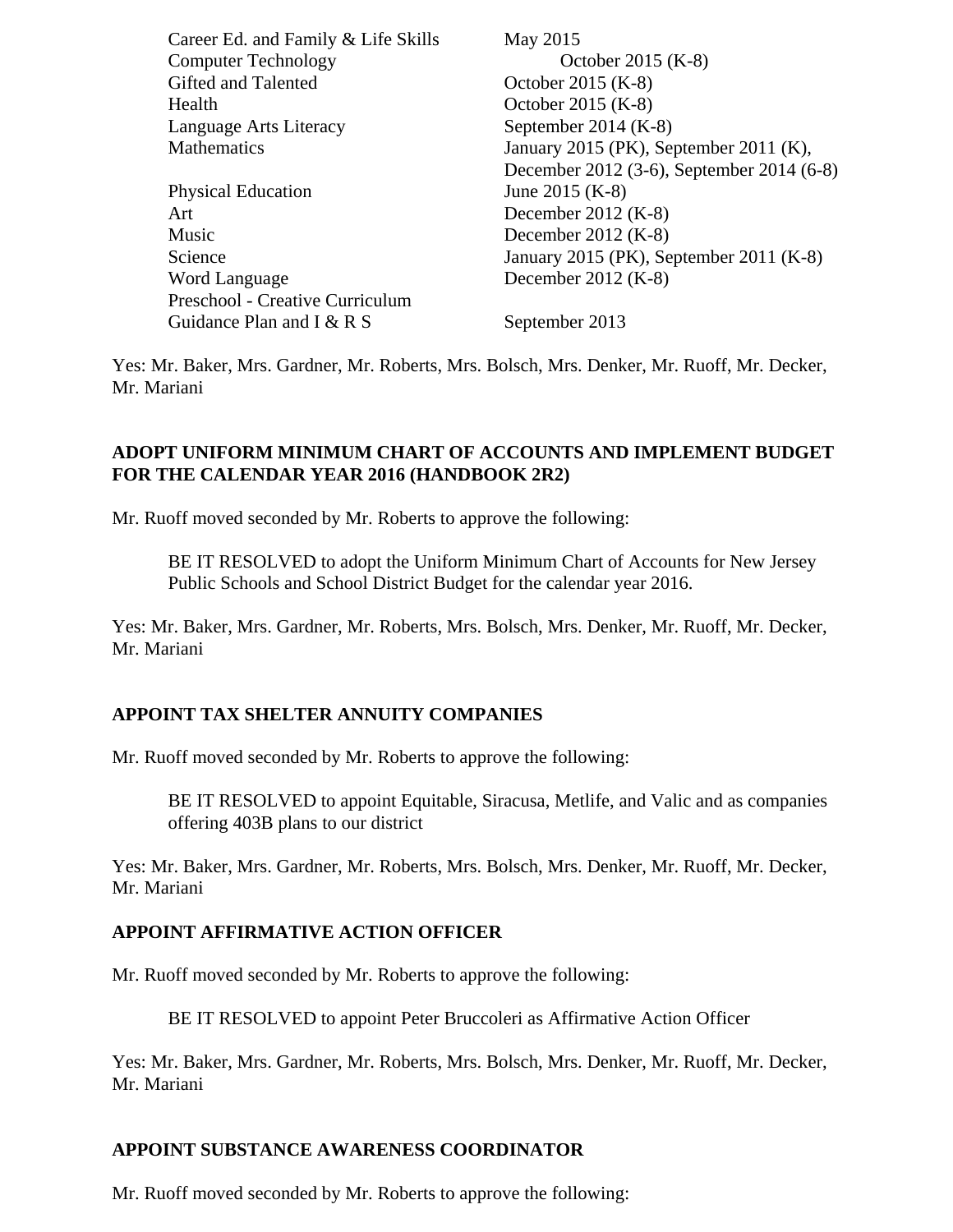BE IT RESOLVED to appoint Susan Gillick as Substance Awareness Coordinator

Yes: Mr. Baker, Mrs. Gardner, Mr. Roberts, Mrs. Bolsch, Mrs. Denker, Mr. Ruoff, Mr. Decker, Mr. Mariani

### **APPOINT PUBLIC AGENCY COMPLIANCE OFFICER**

Mr. Ruoff moved seconded by Mr. Roberts to approve the following:

BE IT RESOLVED to appoint Dennis Kotch as Designated Public Agency Compliance **Officer** 

Yes: Mr. Baker, Mrs. Gardner, Mr. Roberts, Mrs. Bolsch, Mrs. Denker, Mr. Ruoff, Mr. Decker, Mr. Mariani

#### **APPOINT 504 OFFICER**

Mr. Ruoff moved seconded by Mr. Roberts to approve the following:

BE IT RESOLVED to appoint Peter Bruccoleri as our 504 Officer

Yes: Mr. Baker, Mrs. Gardner, Mr. Roberts, Mrs. Bolsch, Mrs. Denker, Mr. Ruoff, Mr. Decker, Mr. Mariani

## **DESIGNATION OF CUSTODIAN OF PUBLIC RECORDS**

Mr. Ruoff moved seconded by Mr. Roberts to approve the following:

BE IT RESOLVED to appoint Dennis Kotch Custodian of Public Records

Yes: Mr. Baker, Mrs. Gardner, Mr. Roberts, Mrs. Bolsch, Mrs. Denker, Mr. Ruoff, Mr. Decker, Mr. Mariani

#### **APPOINTMENT OF ATTENDANCE OFFICER**

Mr. Ruoff moved seconded by Mr. Roberts to approve the following:

BE IT RESOLVED to appoint Peter Bruccoleri as Attendance Officer

Yes: Mr. Baker, Mrs. Gardner, Mr. Roberts, Mrs. Bolsch, Mrs. Denker, Mr. Ruoff, Mr. Decker, Mr. Mariani

## **RESOLUTION ON INVOKING THE DOCTRINE OF NECESSITY**

Mr. Ruoff moved seconded by Mr. Roberts to approve the following: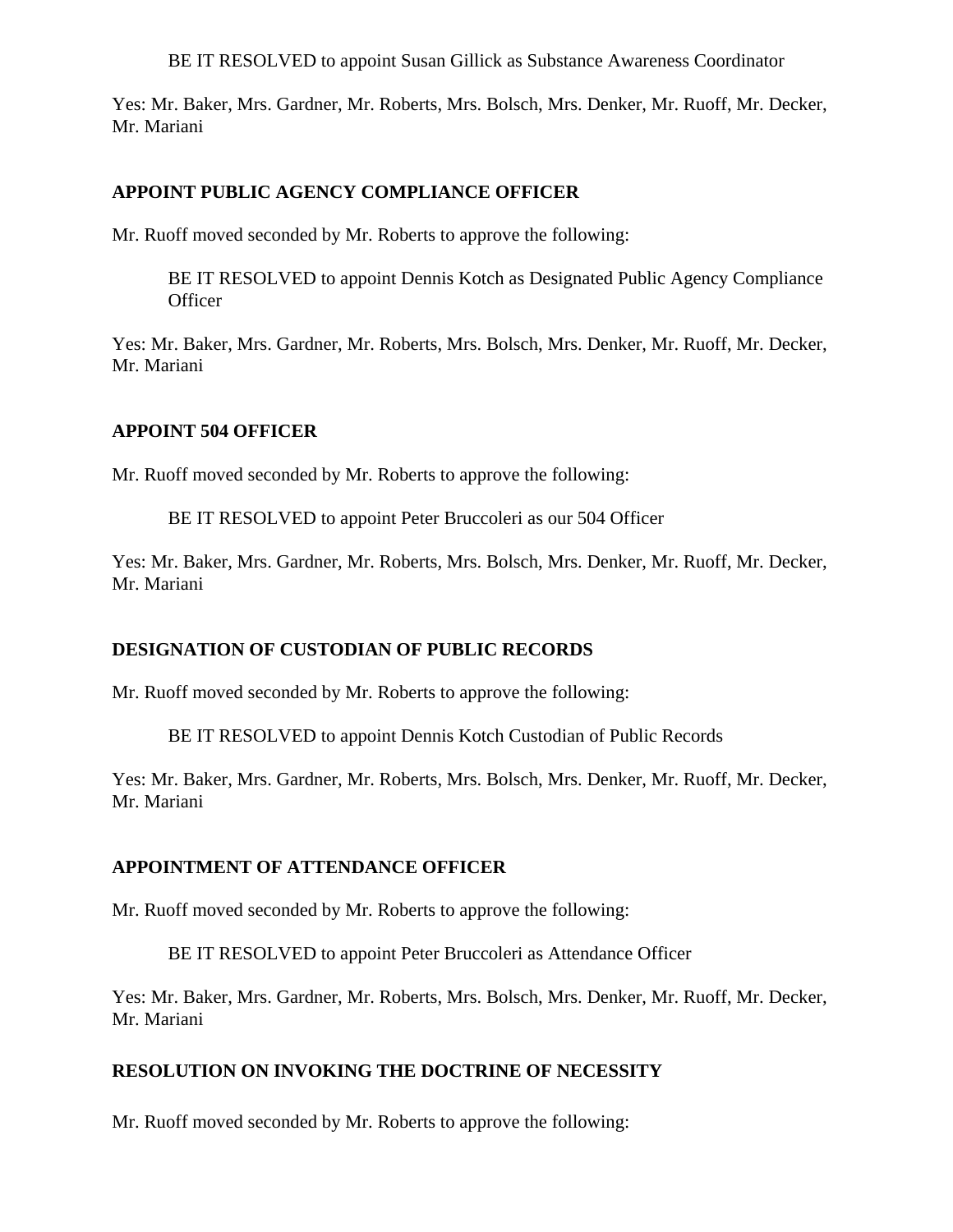WHEREAS, the School Ethics Act, N.J.S.A. 18A:12-21 et seq. was enacted by the New Jersey State Legislature to ensure and preserve public confidence in school board members and school administrators and to provide specific ethical standards to guide their conduct; and

WHEREAS, questions have arisen regarding how a Board should invoke the Doctrine of Necessity when a quorum of a board of education has conflicts of interest on a matter required to be voted upon; and

WHEREAS, the School Ethics Commission has provided some guidance in Public Advisory Opinion A03-98 (April 1, 1998), but finds that there is a need to repeat and clarify its opinion; and

WHEREAS, the opinion set forth that, when it is necessary for a Board to invoke the Doctrine of Necessity, the Board should state publicly that it is doing so, the reason that such action is necessary and the specific nature of the conflicts of interest; and

WHEREAS, the opinion further provided that if the Board must invoke the Doctrine of Necessity not just to vote, but also to form a negotiations committee because it is without even three members to serve as a committee, then the Board must determine whether to act as a committee of the whole or to choose a smaller negotiations committee from among its members after stating publicly its reason for doing so as set forth above; and

WHEREAS, in keeping with the Legislative purpose as set forth in N.J.S.A. 18A:12-22(a), the School Ethics Commission views public disclosure of conflicts of interest to be paramount when it is necessary to invoke the Doctrine of Necessity;

NOW THEREFORE BE IT RESOLVED that the School Ethics Commission hereby requires Boards of Education and Charter School Boards of Trustees that must invoke the Doctrine of Necessity to adopt a resolution setting forth that they are invoking the Doctrine, the reason for doing so and the specific nature of the conflicts of interest; and

BE IT FURTHER RESOLVED that Boards of Education and Charter School Boards of Trustees that invoke the Doctrine are directed to read the resolution at a regularly scheduled public meeting, post it where it posts public notices for 30 days and provide the Commission with a copy;

BE IT FURTHER RESOLVED that the Commission shall distribute this Resolution to the county superintendents for distribution to the school districts and charter schools, the New Jersey School Boards Association, the New Jersey Principals and Supervisors Association, the New Jersey Association of School Administrators, the New Jersey Association of School Business Officials and the New Jersey Education Association.

Yes: Mr. Baker, Mrs. Gardner, Mr. Roberts, Mrs. Bolsch, Mrs. Denker, Mr. Ruoff, Mr. Decker, Mr. Mariani

## **APPOINTMENT OF PURCHASING AGENT**

Mr. Ruoff moved seconded by Mr. Roberts to approve the following:

BE IT RESOLVED to appoint Dennis Kotch as District Purchasing Agent as follows:

WHEREAS 18A:18A-2 provides that a board of education shall assign the authority, responsibility and accountability for the purchasing activity of the board of education to a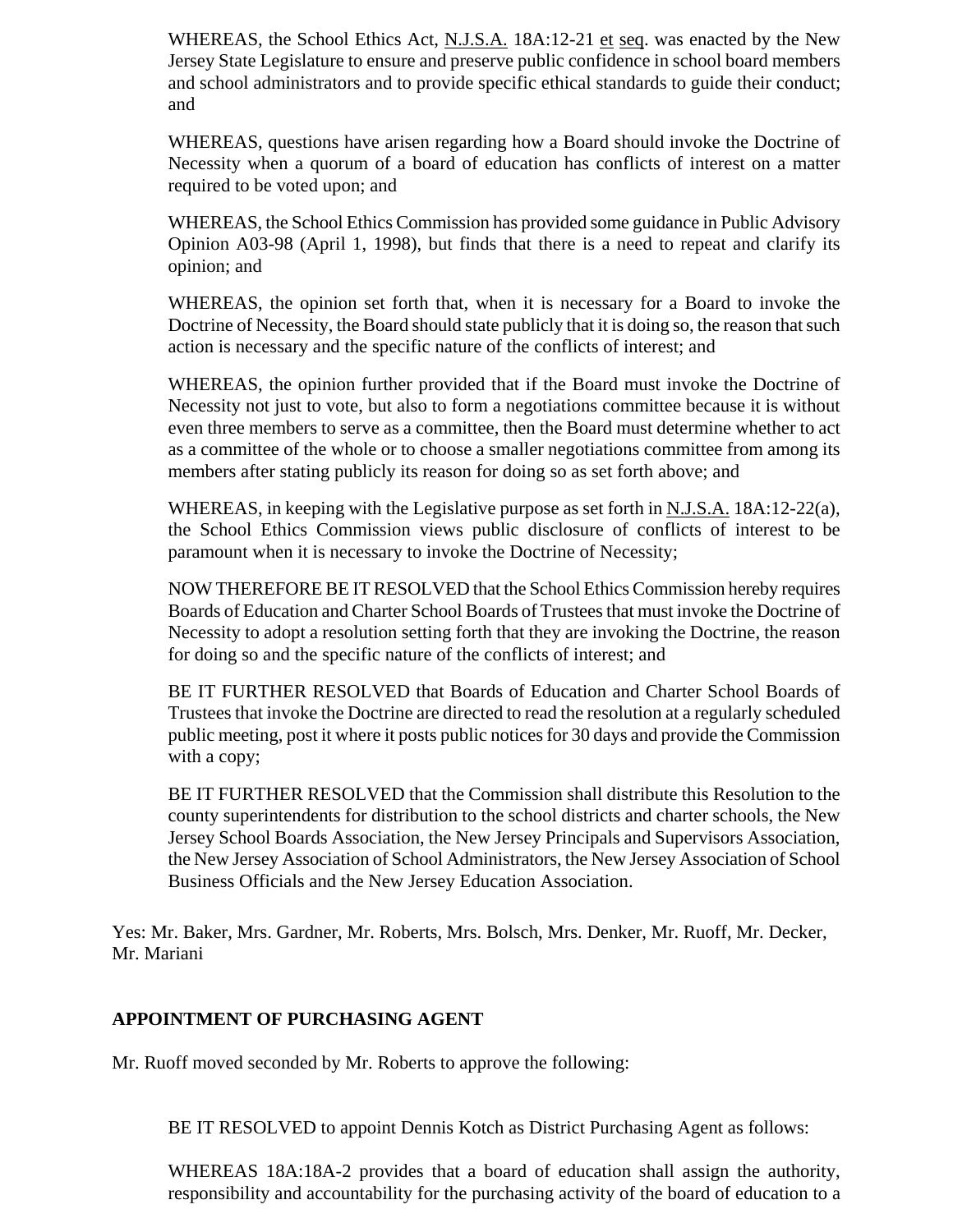person or persons who shall have the power to prepare advertisements, to advertise for and receive bids and to award contracts as permitted by this chapter, and

WHEREAS 18A:18A-3 provides that contracts, awarded by the purchasing agent that do not exceed in the aggregate in a contract year the bid threshold (Currently \$40,000, may be awarded by the purchasing agent without advertising for bids when so authorized by board resolution, and

WHEREAS 18A:18A-37, c. provides that all contracts that are in the aggregate less than 15% of the bid threshold (Currently \$6,000) may be awarded by the purchasing agent without soliciting competitive quotations if so authorized by board resolution,

NOW, THEREFORE BE IT RESOLVED, that the Monmouth Beach Board of Education pursuant to the statutes cited above hereby appoints Dennis Kotch as its duly authorized purchasing agent(s) as referenced by 18A:18A-2 of the new law that states the Purchasing agent means the secretary, business administrator and is duly assigned the authority, responsibility and accountability for the purchasing activity of the Monmouth Beach Board of Education up to \$40,000 and

BE IT FURTHER RESOLVED, that Dennis Kotch is hereby authorized to award contracts on behalf of the Monmouth Beach Board of Education that are in the aggregate less than 15% of the Bid threshold (Currently \$6,000) without soliciting competitive quotations, and

BE IT FURTHER RESOLVED, that Dennis Kotch is hereby authorized to seek competitive quotations, when applicable and practicable, before awarding contracts, when contracts in the aggregate exceed 15% of the bid threshold (Currently \$6,000) but less than the bid threshold of \$40,000

Yes: Mr. Baker, Mrs. Gardner, Mr. Roberts, Mrs. Bolsch, Mrs. Denker, Mr. Ruoff, Mr. Decker, Mr. Mariani

## **ANNUAL TUITION RATE**

Mr. Ruoff moved seconded by Mr. Roberts to approve the following:

BE IT RESOLVED to approve the following tuition rate for the calendar year 2016: Kindergarten through  $8^{th}$  grade at a rate of \$5,500 for the first child per family and \$5,000 each additional child thereafter.

Yes: Mr. Baker, Mrs. Gardner, Mr. Roberts, Mrs. Bolsch, Mrs. Denker, Mr. Ruoff, Mr. Mariani

Abstentions: Mr. Decker

## **STATE HEALTH BENEFIT WAIVER**

Mr. Ruoff moved seconded by Mrs. Gardner to approve the following: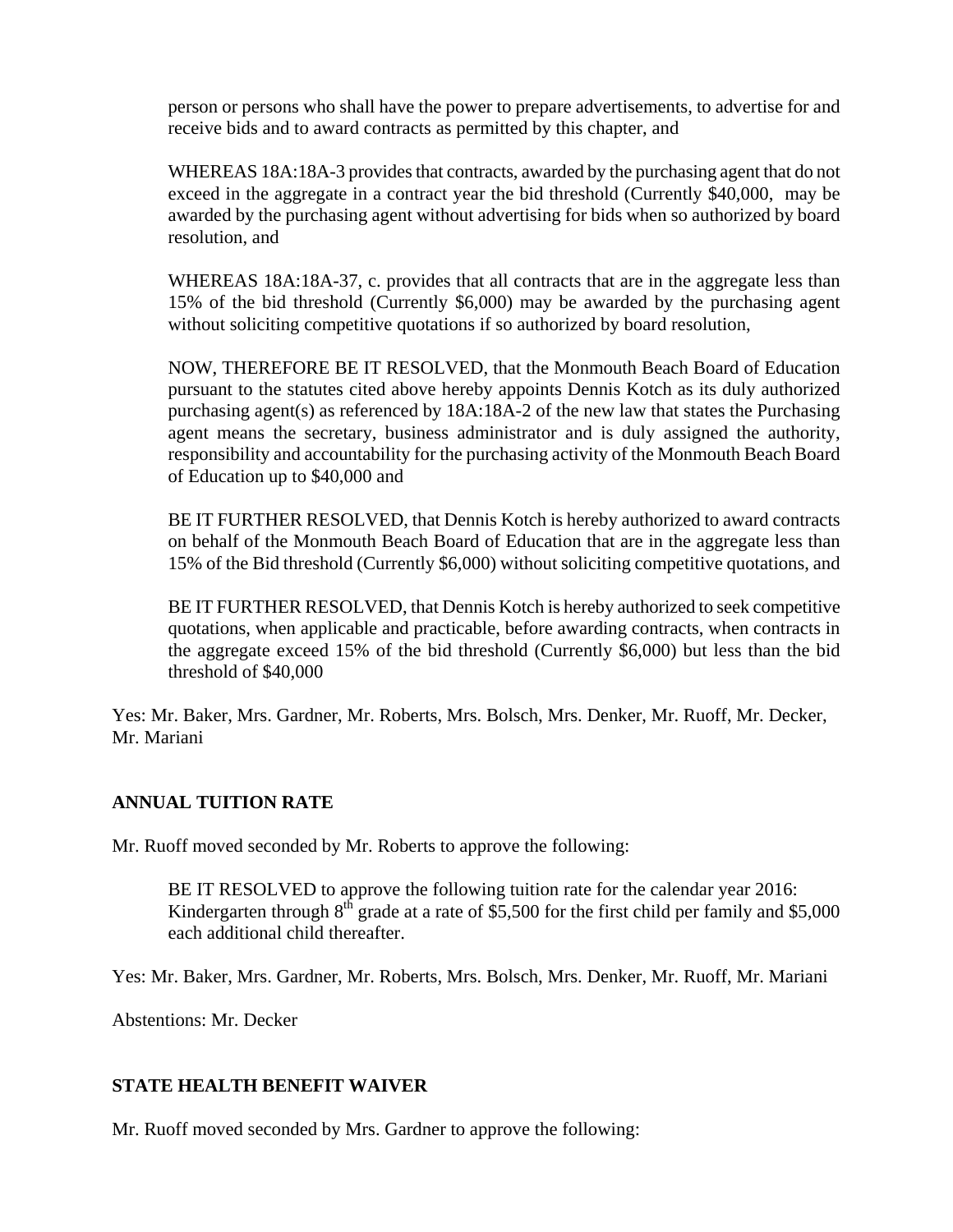BE IT RESOLVED to adopt the following resolution for WAIVER OF COVERAGE OF STATE HEALTH BENEFITS:

WHEREAS, employees are permitted to waive their SHBP medical and prescription coverage - provided they have other health care coverage, and

WHEREAS, a State Health Benefits Program Coverage Waiver/Reinstatement Form and Active Employee Health Benefits Application must be submitted through the Board of Education Office to the SHBP in order to waive SHBP medical and prescription coverage, and

WHEREAS, to reinstate coverage under the SHBP, an employee must once again complete a State Health Benefits Program Coverage Waiver/Reinstatement Form and Active Employee Health Benefits Application, and

WHEREAS, the employee must notify the SHBP within 30 days of the loss of the other coverage and provide proof of loss of that coverage. And

WHEREAS, reinstatement will be effective immediately following the loss of the employee's other health plan coverage,

NOW THEREFORE BE IT RESOLVED, that the Monmouth Beach Board of Education offers the opt out plan to all active eligible employees, and

BE IT FURTHER RESOLVED, those active eligible employees who are eligible for other health care coverage will receive an incentive payment in accordance with State Guidelines of their premium plan, and

BE IT FURTHER RESOLVED, the incentive payment will be made twice a year on the closest pay date to February and June each year.

BE IT FURTHER RESOLVED, that the form of Cafeteria Plan shall be instituted effective January 1, 2016.

Yes: Mr. Baker, Mrs. Gardner, Mr. Roberts, Mrs. Bolsch, Mrs. Denker, Mr. Ruoff, Mr. Decker, Mr. Mariani

### **APPROVAL FOR WORKSHOPS, CONFERENCES, MEETINGS, SEMINARS AND CONVENTIONS**

Mr. Ruoff moved seconded by Mr. Roberts to approve the following:

BE IT RESOLVED that the Monmouth Beach Board of Education approve staff members to attend workshops, conferences, meetings, seminars and conventions as deemed appropriate and approved by the Superintendent for the calendar year 2016 and receive reimbursement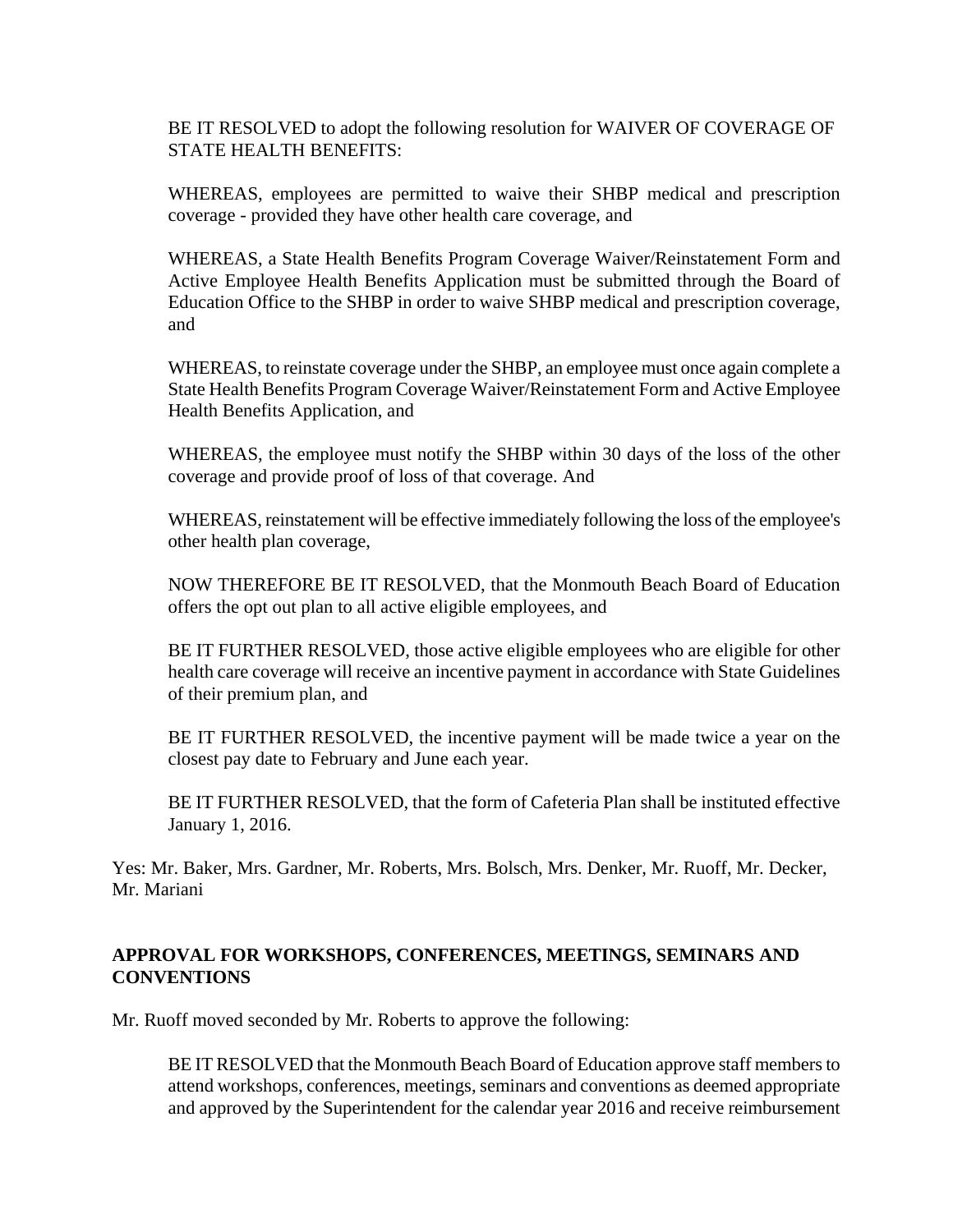not to exceed \$250 per staff member in accordance with the amounts established by NJAC 6A:23B-1.1

BE IT FURTHER RESOLVED that the Board of Education approves travel and related expense reimbursement in accordance with NJAC 6A:23B-1.2(b) to a maximum expenditure of \$25,000 for all staff and board members

BE IT RESOLVED to adopt the following Board Travel resolution:

WHEREAS, The Monmouth Beach Board of Education is required pursuant to N.J.S.A. 18A:11-12 to adopt policy and approve travel expenditures by district employees and board members using local, State, or Federal funds to ensure that travel is educationally necessary and fiscally prudent; and

WHEREAS, The Board of Education is authorized pursuant to N.J.S.A. 18A:11-12(h) to authorize travel for multiple months so long as the approval is itemized by event, total cost, and number of board members or employees attending the event; and

WHEREAS, The Board of Education has determined that the training and informational programs sponsored by NJSBA and set forth below are directly related to and within the scope of board members' duties; and

WHEREAS, The Board of Education has determined that the training and informational programs sponsored by NJSBA and set forth below are directly related to and within the scope of the listed job title's current responsibilities and the board's professional development plan; and

WHEREAS, The Board of Education has determined that participation in the NJSBA training and informational programs requires school district travel expenditures and that this travel is critical to the instructional needs of the district and/or furthers the efficient operation of the district; and

WHEREAS, The Board of Education has determined that the school district travel expenditures to NJSBA programs are in compliance with State travel guidelines as established by the Department of the Treasury and within the guidelines established by the federal Office of Management and Budget; and are consistent with guidance provided by the Commissioner of Education, and except as superseded by conflicting provision of Title 18A of the New Jersey Statutes; and

WHEREAS, The Board of Education finds that a mileage reimbursement rate equal to that of the current federal Internal Revenue Service mileage reimbursement rate per mile is a reasonable rate; and

WHEREAS, The Board of Education has determined that participation in the NJSBA training and informational programs is in compliance with the district policy on travel; and

WHEREAS, Reimbursement for lodging and meals for overnight travel after September 1 will be approved with a Commissioner waiver; therefore be it

RESOLVED, That the Board of Education hereby approves the attendance of the listed number of school board members and district employees at the listed NJSBA training and informational programs, and the costs of attendance including all registration fees, and statutorily authorized travel expenditures, provided that such expenditures are within the annual maximum travel expenditure amount; and, be it further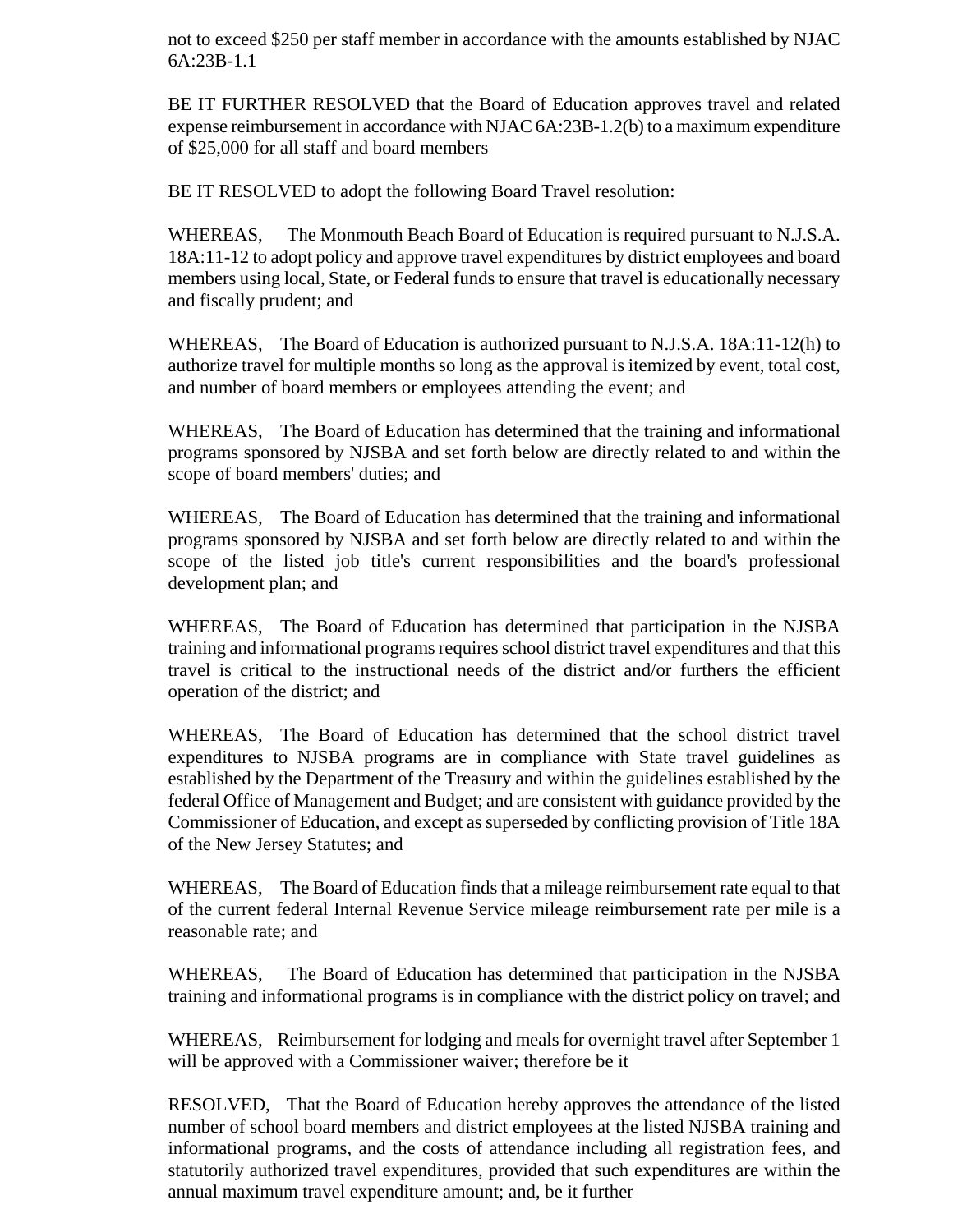RESOLVED, That the Monmouth Beach Board of Education authorizes in advance, as required by statute, attendance at the following NJSBA training programs and informational events:

Yes: Mr. Baker, Mrs. Gardner, Mr. Roberts, Mrs. Bolsch, Mrs. Denker, Mr. Ruoff, Mr. Decker, Mr. Mariani

# **CODE OF ETHICS - TRAINING**

Mr. Ruoff moved seconded by Mr. Roberts to approve the following:

RESOLVED, that the Board of Education Members will have the required Board of Ethics Training session as required under N.J.A.C. 6:3-1.3 and N.J.A.C.6A:30.

RESOLVED, that the New Jersey School Boards Association "Code of Ethics" shall be considered the official Code of Ethics of the Monmouth Beach Board of Education:

## **CODE OF ETHICS**

a. I will uphold and enforce all laws, state board rules and regulations, and court orders pertaining to schools. Desired changes should be brought about only through legal and ethical procedures.

b. I will make decisions in terms of the educational welfare of children and will seek to develop and maintain public schools which meet the individual needs of all children regardless of their ability, race, creed, sex or social standing.

c. I will confine my Board action to policy-making, planning, and appraisal, and I will help to frame policies and plans only after the board has consulted those who will be affected by them.

d. I will carry out my responsibility, not to administer the schools, but, together with my fellow Board members, to see that they are well run.

e. I will recognize that authority rests with the Board of Education and will make no personal promises nor take any private action which may compromise the Board.

f. I will refuse to surrender my independent judgment to special interest or partisan, political groups or to use the schools for personal gain or for the gain of friends.

g. I will hold confidential all matters pertaining to the schools which, if disclosed, would needlessly injure individuals or the schools. But in all other matters, I will provide accurate information and, in concert with my fellow Board members, interpret to the staff the aspirations of the community for its schools.

h. I will vote to appoint the best qualified personnel available after consideration of the recommendation of the chief administrative officer.

i. I will support and protect school personnel in proper performance of their duties.

j. I will refer all complaints to the chief administrative officer and will act on such complaints at public meetings only after failure of an administrative solution.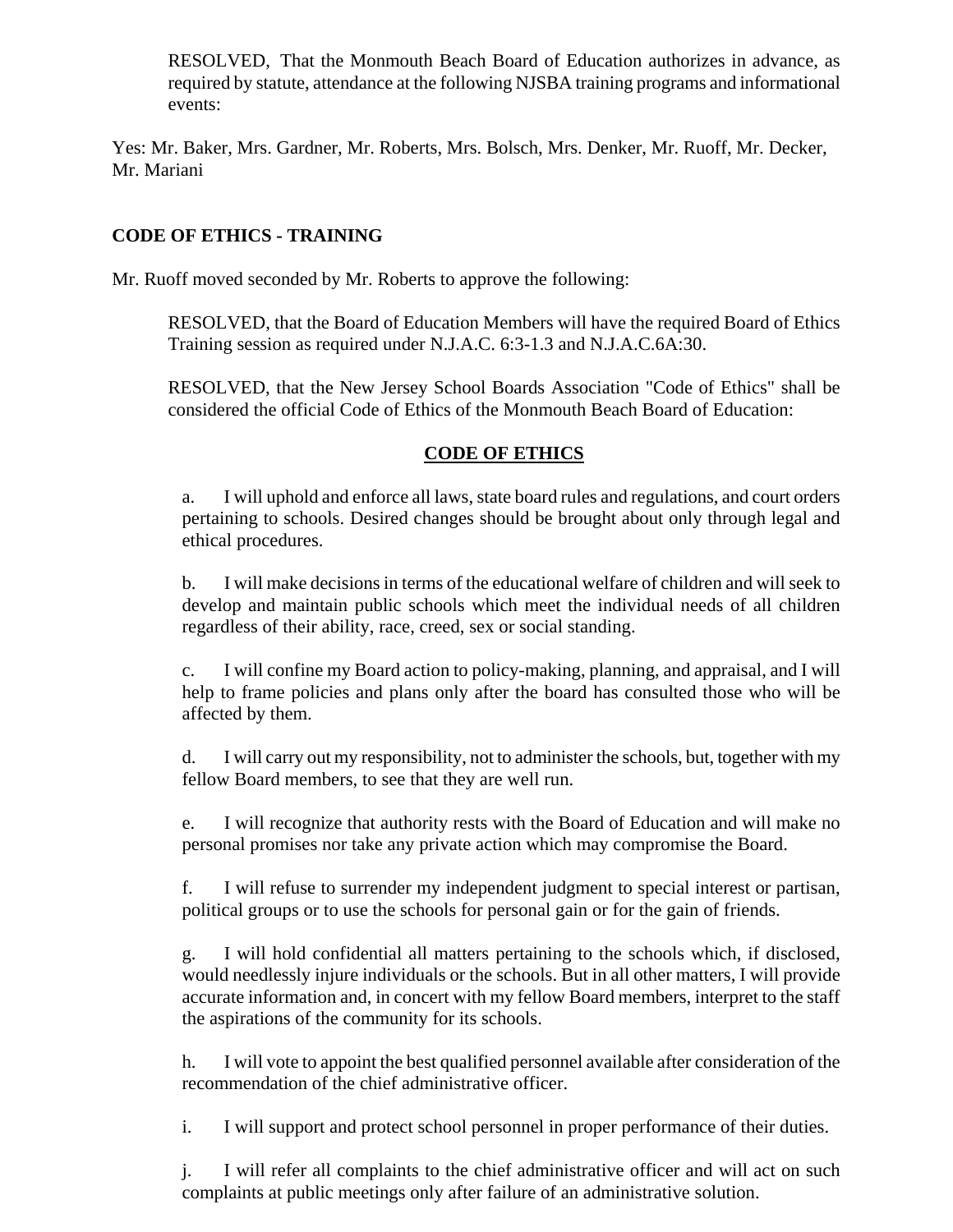Yes: Mr. Baker, Mrs. Gardner, Mr. Roberts, Mrs. Bolsch, Mrs. Denker, Mr. Ruoff, Mr. Decker, Mr. Mariani

#### **APPROVE COMPREHENSIVE ANNUAL FINANCIAL REPORT**

Mr. Ruoff moved seconded by Mr. Roberts to approve the following:

WHEREAS, the annual audit examination has been conducted by the independent firm of Robert A. Hulsart & Company of the fiscal operations of the Monmouth Beach Board of Education during the period July 1, 2014 through June 30, 2015; and

WHEREAS, the Board of Education has, in regular public session, reviewed the Report of Audit noting no recommendations for corrective action.

NOW, THEREFORE, BE IT RESOLVED, that the Monmouth Beach Board of Education accepts the audit for the 2014-2015 school year as presented.

Yes: Mr. Baker, Mrs. Gardner, Mr. Roberts, Mrs. Bolsch, Mrs. Denker, Mr. Ruoff, Mr. Decker, Mr. Mariani

### **APPOINTMENT OF COMMITTEE MEMBERS**

#### **PERSONNEL-**

| Chair:        | Members:                    |
|---------------|-----------------------------|
| Sandi Gardner | Kathy Denker, David Roberts |

#### **FINANCE-**

| Chair:        | Members:                               |
|---------------|----------------------------------------|
| Dianne Bolsch | Steve Mariani, Leo Decker, David Baker |

#### **CURRICULUM AND INSTRUCTION -**

| Chair:       | Members:                                 |
|--------------|------------------------------------------|
| Kathy Denker | Sandi Gardner, David Roberts, Leo Decker |

#### **BUILDING AND GROUNDS**

| Chair:      | Members:                                 |
|-------------|------------------------------------------|
| David Baker | Dianne Bolsch, Leo Decker, Steve Mariani |

#### **GENERAL ITEMS**

Next Board Meeting – January 21, 2016, 6:15 pm

#### **ADJOURNMENT**